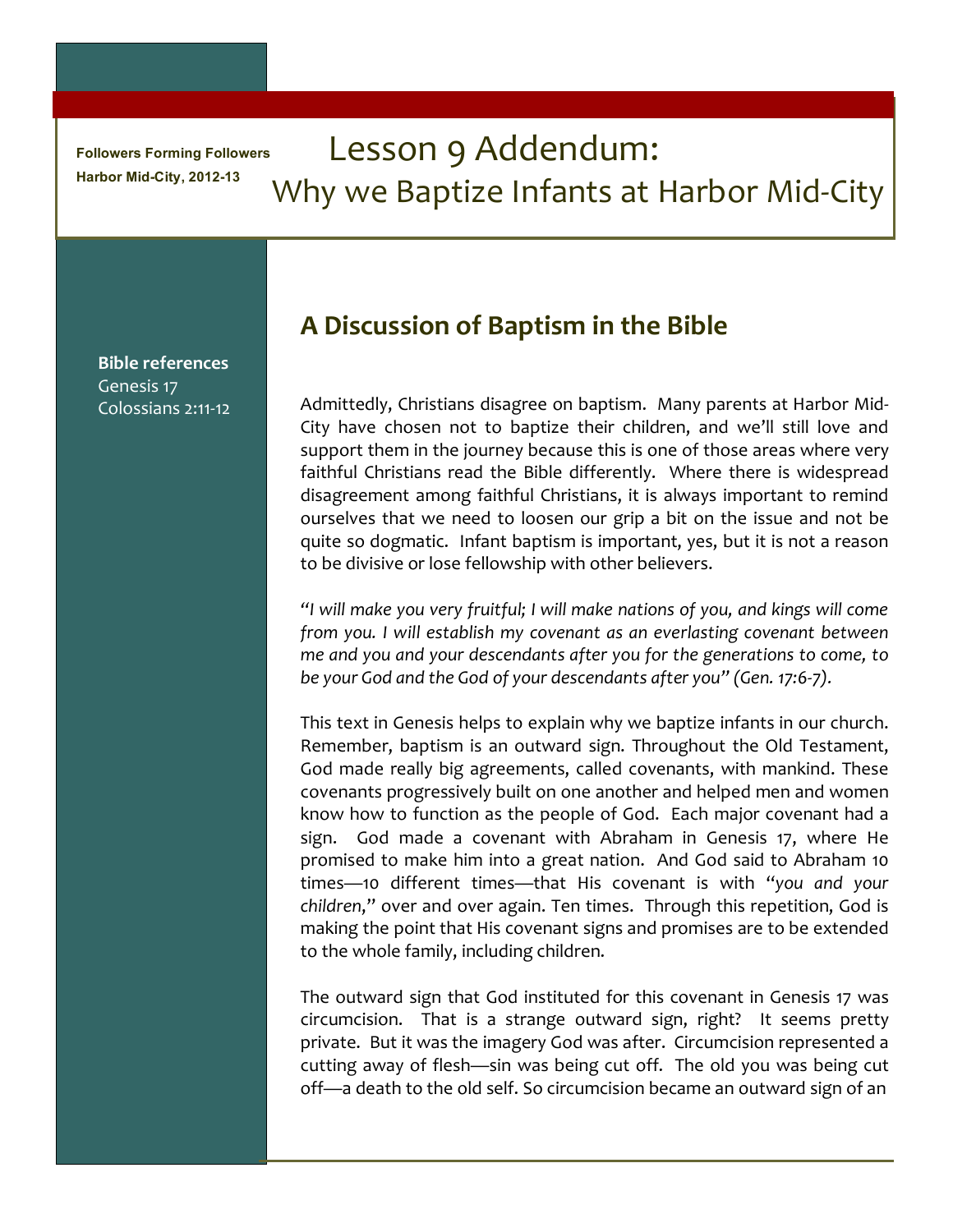Lesson 9 **Addendum** Genesis 17 Colossians 2:11-12

#### **NOTES**

inward faith. Jeremiah 4:4 says, "Circumcise yourselves to the LORD, circumcise your hearts." This sign of circumcision was pointing to an inward grace, a faith in God to wash, cleanse, and save you. And it was for you and your children (Genesis 17).

Circumcision was the sign, the way God's people had identified themselves since the time of God's covenant with Abraham. But then there was a shift from circumcision to baptism as the sign that marked the people of God. The first baptism we see in the New Testament is in Matthew 3 where John the Baptist is baptizing people. But he wasn't the one who began this practice. John didn't just think to himself, "Hmmm, I think people are tired of the knife. I know, I'll make it easier on them. We'll do this thing with water."

In the Old Testament, when people entered the temple they went through a ritual cleansing to come into the presence of God. These were, in essence, baptisms, and this is where water became a central marker. The water functioned as an outward sign of an inward faith—that God alone could cleanse and save them.

Four hundred years passed from the last book of the Old Testament (Malachi) until the first events of the New Testament that are described in Matthew. During these 400 years, ancient literature reveals that when Gentiles (people who weren't in relationship with God) came into relationship with God, they would go through baptism. This was a ritual cleansing, and the males were also circumcised during this ritual cleansing. So there were two outward signs—baptism and circumcision—coupled together to mark the Gentiles' new relationship with God.

Now, let's fast forward in history. In the New Testament, remember that the disciples were all Jewish. Paul made his first missionary journeys to Jews-to people who were religious, but not in relationship with God. When they trusted Jesus, they were already circumcised. Thus, when they heard the gospel and trusted Jesus, their new relationship with God was marked by baptism, not a second circumcision.

But what about the Gentiles, the people who weren't circumcised? Well, they started to trust Jesus and a natural question arose: Should we baptize and circumcise them or just one or the other? The Jerusalem council in Acts 15 was convened to solve this question, and they said: Listen, this is a beautiful thing that Gentiles are coming to know the Lord. It fulfills the prophecies of old. We don't want to put a requirement on them that is as

Harbor Mid-City **Followers Forming Followers**  $p.2$